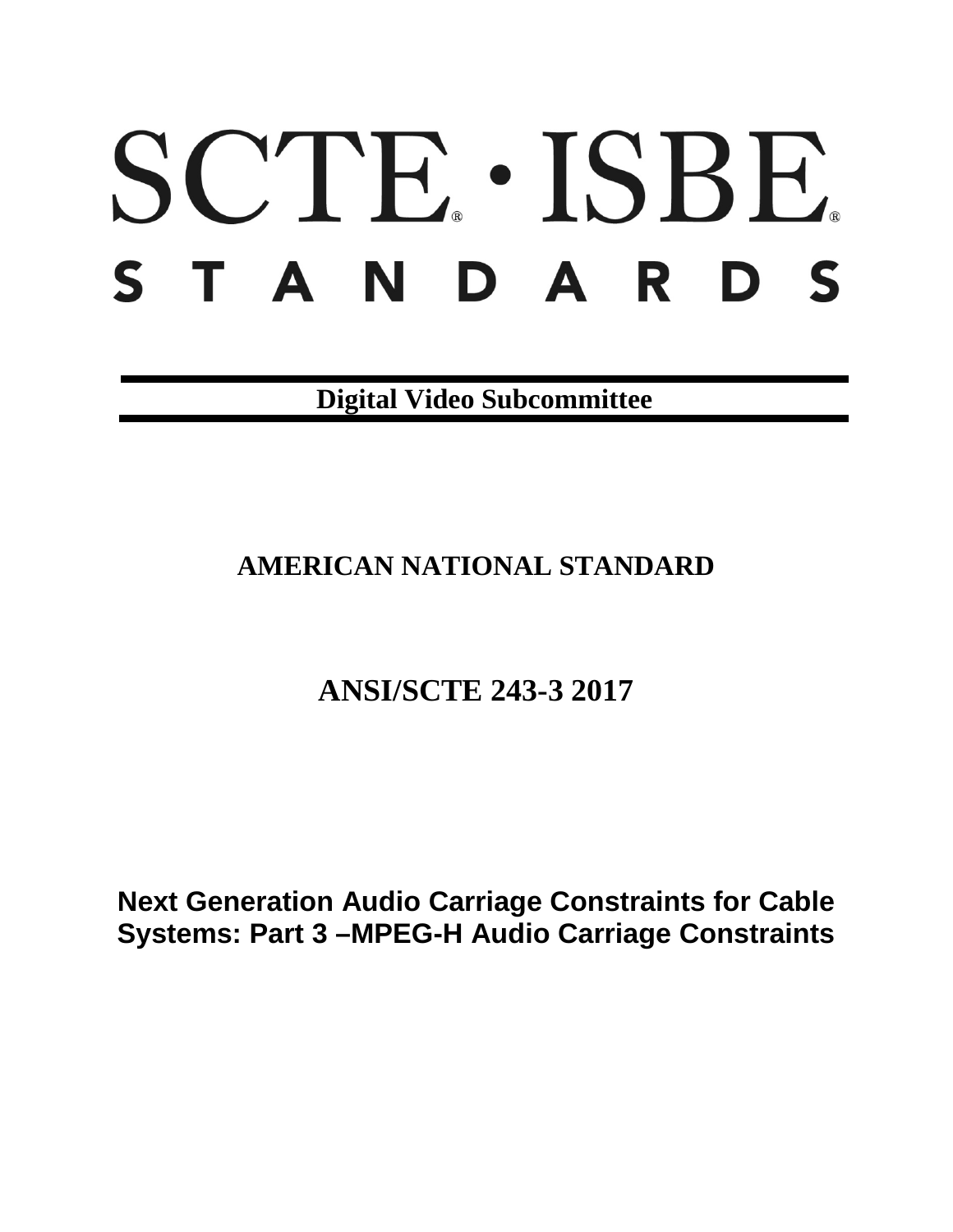# **NOTICE**

<span id="page-1-0"></span>The Society of Cable Telecommunications Engineers (SCTE) Standards and Operational Practices (hereafter called "documents") are intended to serve the public interest by providing specifications, test methods and procedures that promote uniformity of product, interchangeability, best practices and ultimately the long term reliability of broadband communications facilities. These documents shall not in any way preclude any member or non-member of SCTE from manufacturing or selling products not conforming to such documents, nor shall the existence of such standards preclude their voluntary use by those other than SCTE members.

SCTE assumes no obligations or liability whatsoever to any party who may adopt the documents. Such adopting party assumes all risks associated with adoption of these documents, and accepts full responsibility for any damage and/or claims arising from the adoption of such documents.

Attention is called to the possibility that implementation of this document may require the use of subject matter covered by patent rights. By publication of this document, no position is taken with respect to the existence or validity of any patent rights in connection therewith. SCTE shall not be responsible for identifying patents for which a license may be required or for conducting inquiries into the legal validity or scope of those patents that are brought to its attention.

Patent holders who believe that they hold patents which are essential to the implementation of this document have been requested to provide information about those patents and any related licensing terms and conditions. Any such declarations made before or after publication of this document are available on the SCTE web site at [http://www.scte.org.](http://www.scte.org/)

All Rights Reserved

© Society of Cable Telecommunications Engineers, Inc. 2017 140 Philips Road Exton, PA 19341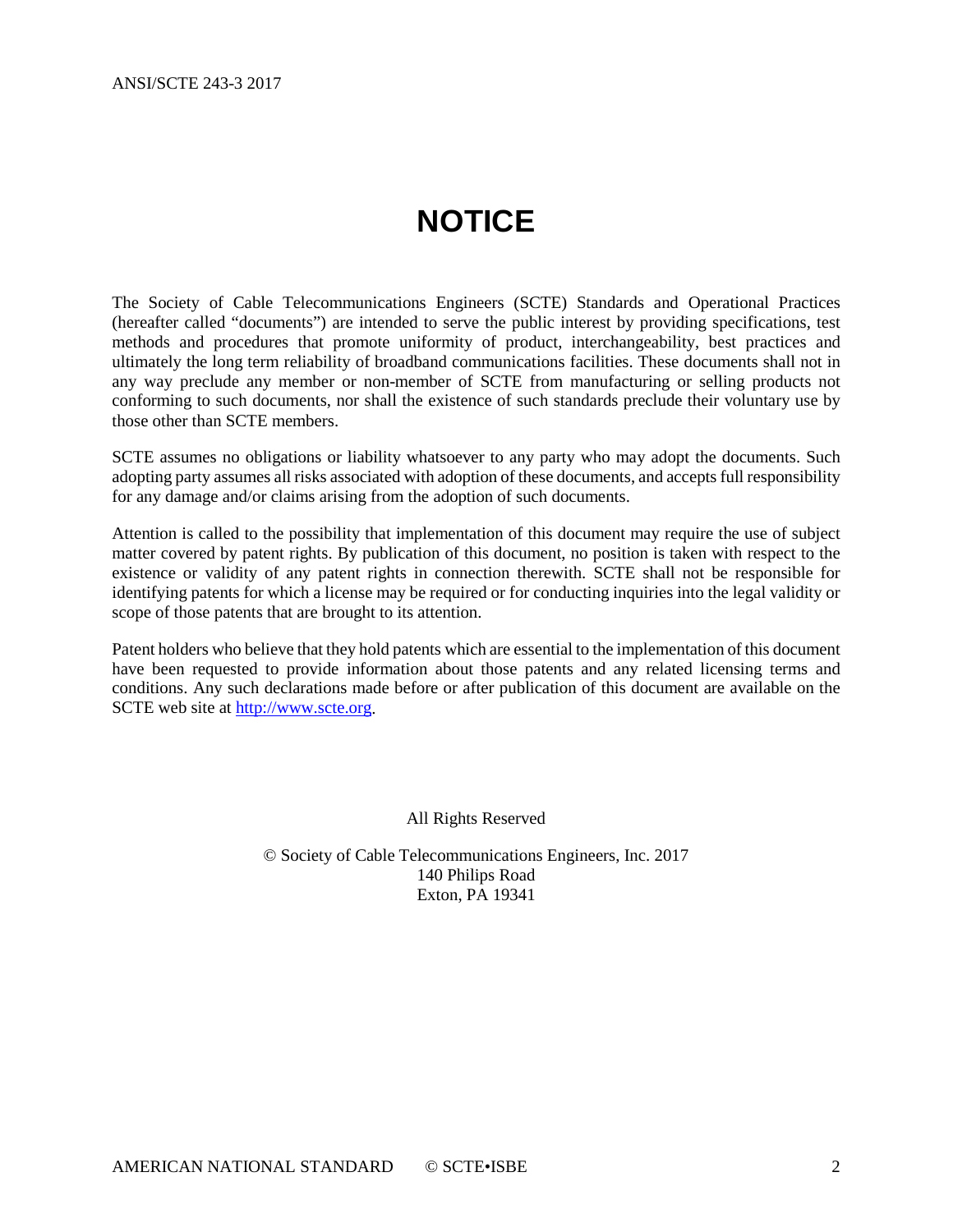# **Table of Contents**

<span id="page-2-0"></span>

| Title<br><b>Page Number</b> |                                                                               |        |                                                                              |                |  |  |
|-----------------------------|-------------------------------------------------------------------------------|--------|------------------------------------------------------------------------------|----------------|--|--|
|                             |                                                                               |        |                                                                              | $\overline{2}$ |  |  |
|                             |                                                                               |        |                                                                              |                |  |  |
|                             |                                                                               |        |                                                                              |                |  |  |
|                             |                                                                               |        |                                                                              |                |  |  |
|                             |                                                                               |        |                                                                              |                |  |  |
|                             |                                                                               |        |                                                                              |                |  |  |
| 3.                          |                                                                               |        |                                                                              |                |  |  |
|                             |                                                                               |        |                                                                              |                |  |  |
| 5.                          |                                                                               |        |                                                                              |                |  |  |
|                             |                                                                               |        |                                                                              |                |  |  |
|                             |                                                                               |        |                                                                              |                |  |  |
| 6.                          |                                                                               |        |                                                                              |                |  |  |
|                             |                                                                               |        | 6.1. Elementary stream data encapsulation into MHAS packets ______________6  |                |  |  |
|                             |                                                                               |        | 6.2. Configuration Change and Audio/Video Alignment _______________________6 |                |  |  |
|                             |                                                                               |        |                                                                              |                |  |  |
| 7.                          | MPEG-H Audio in MPEG-2 Transport Streams ___________________________________7 |        |                                                                              |                |  |  |
|                             |                                                                               |        |                                                                              |                |  |  |
|                             | 7.2.                                                                          |        |                                                                              |                |  |  |
|                             |                                                                               |        | $\frac{1}{2}$                                                                |                |  |  |
|                             |                                                                               |        | 7.2.2. Configuration change and Audio/Video Alignment _______________7       |                |  |  |
|                             |                                                                               |        |                                                                              |                |  |  |
|                             | 7.3.                                                                          |        |                                                                              |                |  |  |
|                             |                                                                               |        |                                                                              |                |  |  |
|                             |                                                                               |        | 7.3.2. MPEG-2 Transport Stream Random Access Constraints and<br>Signaling    |                |  |  |
|                             |                                                                               |        | 7.3.3. Time Intervals between Random Access Points ______________________ 8  |                |  |  |
|                             | 7.4.                                                                          |        |                                                                              |                |  |  |
|                             | 7.5.                                                                          |        | <b>STD Audio Buffer Size</b>                                                 | 9              |  |  |
|                             | 7.6.                                                                          |        | Signaling of MPEG-H Audio in MPEG-2 Transport Streams ________________9      |                |  |  |
|                             |                                                                               |        |                                                                              |                |  |  |
|                             |                                                                               |        |                                                                              |                |  |  |
|                             |                                                                               |        |                                                                              |                |  |  |
|                             |                                                                               |        |                                                                              |                |  |  |
| 8.                          |                                                                               |        |                                                                              |                |  |  |
|                             | 8.1.                                                                          |        |                                                                              |                |  |  |
|                             | 8.2.                                                                          |        |                                                                              |                |  |  |
|                             | 8.3.                                                                          |        |                                                                              |                |  |  |
|                             |                                                                               | 8.3.1. |                                                                              |                |  |  |
|                             |                                                                               | 8.3.2. | Random Access Point and Stream Access Point________________ 11               |                |  |  |
|                             |                                                                               | 8.3.3. |                                                                              |                |  |  |
|                             |                                                                               | 8.3.4. |                                                                              |                |  |  |

8.4. [Signaling of MPEG-H Audio in MPEG DASH](#page-11-2) \_\_\_\_\_\_\_\_\_\_\_\_\_\_\_\_\_\_\_\_\_\_\_\_\_\_\_12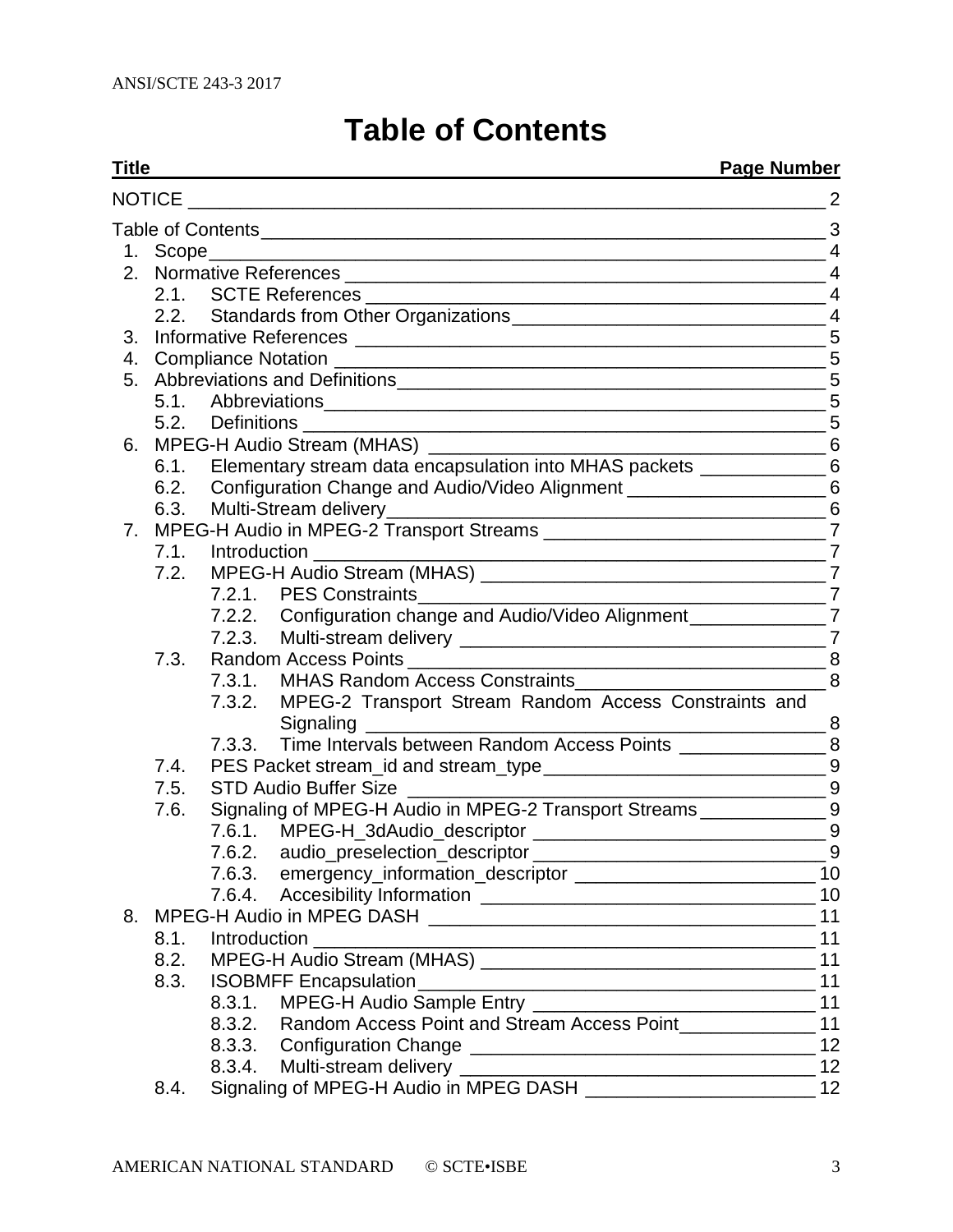# <span id="page-3-0"></span>**1. Scope**

This standard is part of a suite documenting carriage constraints of Next Generation Audio (NGA) codecs in MPEG-2 transport systems and in MPEG DASH. This part of the standard, in conjunction with Part 1 [\[2\]](#page-3-4), defines carriage of MPEG-H Audio in MPEG-2 transport systems and in MPEG DASH.

The descriptors necessary to signal MPEG-H Audio in MPEG-2 transport systems are defined in ISO/IEC 13818-1 [\[4\]](#page-3-5) and ETSI EN 300 468 [\[5\]](#page-3-6), and their usage is described in this document.

Multiplexing and transport for cable using MPEG-2 systems are defined in SCTE 54 [\[8\]](#page-4-5). Coding constraints for MPEG-H Audio elementary streams are defined in SCTE 242-3 2017 [\[1\]](#page-3-7).

# <span id="page-3-1"></span>**2. Normative References**

The following documents contain provisions, which, through reference in this text, constitute provisions of this document. At the time of Subcommittee approval, the editions indicated were valid. All documents are subject to revision; and while parties to any agreement based on this document are encouraged to investigate the possibility of applying the most recent editions of the documents listed below, they are reminded that newer editions of those documents might not be compatible with the referenced version.

#### <span id="page-3-2"></span>**2.1. SCTE References**

- <span id="page-3-7"></span>[1] SCTE 242-3 2017, Next Generation Audio Coding Constraints for Cable Systems: Part 3 – MPEG-H Audio Coding Constraints
- <span id="page-3-4"></span>[2] SCTE 243-1 2017, Next Generation Audio Carriage Constraints for Cable Systems: Part 1 – Common Transport Signaling

#### <span id="page-3-3"></span>**2.2. Standards from Other Organizations**

- <span id="page-3-5"></span>[3] ATSC CS A/342 Audio, Part 1: Audio Common Elements
- [4] ISO/IEC 13818-1:2015, Information technology Generic coding of moving pictures and associated audio information: Systems, ISO/IEC 13818-1:2015/Amendment 5: Generic coding of moving pictures and associated audio information – Part 1: Systems – Amendment 5
- <span id="page-3-6"></span>[5] ETSI DVB BlueBook A038 (2016-10), Digital Video Broadcasting (DVB); Specification for Service Information (SI) in DVB systems (EN 300 468)
- <span id="page-3-8"></span>[6] ISO/IEC 23008-3:2015: Information technology -- High efficiency coding and media delivery in heterogeneous environments – Part 3: 3D audio, ISO/IEC 23008-3:2015/Amendment 2: Information technology -- High efficiency coding and media delivery in heterogeneous environments – Part 3: 3D audio – Amendment 2, ISO/IEC 23008-3:2015/Amendment 3: Information technology -- High efficiency coding and media delivery in heterogeneous environments – Part 3: 3D audio – Amendment 3
- <span id="page-3-9"></span>[7] DASH IF: "Guidelines for Implementation: DASH-IF Interoperability Points for ATSC 3.0, Version 0.90," DASH Interoperability Forum, August 3, 2016. (work in progress) <http://dashif.org/wp-content/uploads/2016/08/DASH-IF-IOP-for-ATSC3.0-v0.90.pdf>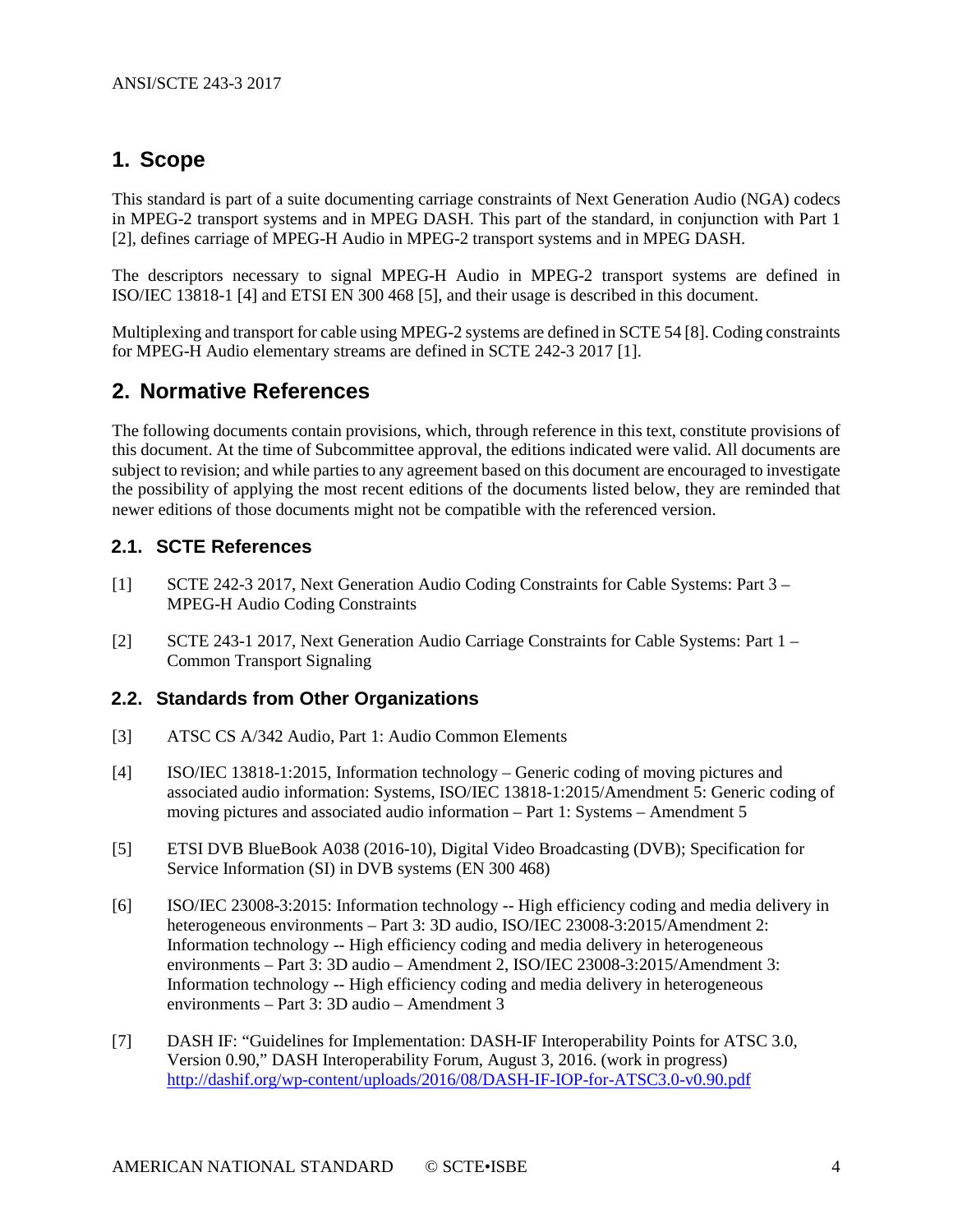ANSI/SCTE 243-3 2017

# <span id="page-4-0"></span>**3. Informative References**

The following documents might provide valuable information to the reader but are not required when complying with this document.

<span id="page-4-5"></span>[8] ANSI/SCTE 54, Digital Video Service Multiplex and Transport System Standard for Cable Television

### <span id="page-4-1"></span>**4. Compliance Notation**

| shall      | This word or the adjective "required" means that the item is an              |
|------------|------------------------------------------------------------------------------|
|            | absolute requirement of this document.                                       |
| shall not  | This phrase means that the item is an absolute prohibition of this           |
|            | document.                                                                    |
| forbidden  | This word means the value specified shall never be used.                     |
|            | This word or the adjective "recommended" means that there may exist          |
|            | valid reasons in particular circumstances to ignore this item, but the       |
| should     | full implications should be understood and the case carefully weighted       |
|            | before choosing a different course.                                          |
|            | This phrase means that there may exist valid reasons in particular           |
| should not | circumstances when the listed behavior is acceptable or even useful,         |
|            | but the full implications should be understood and the case carefully        |
|            | weighed before implementing any behavior described with this label.          |
|            | This word or the adjective " <i>optional</i> " means that this item is truly |
|            | optional. One vendor may choose to include the item because a                |
| may        | particular marketplace requires it or because it enhances the product,       |
|            | for example; another vendor may omit the same item.                          |
|            | Use is permissible for legacy purposes only. Deprecated features may         |
| deprecated | be removed from future versions of this document. Implementations            |
|            | should avoid use of deprecated features.                                     |

# <span id="page-4-2"></span>**5. Abbreviations and Definitions**

#### <span id="page-4-3"></span>**5.1. Abbreviations**

| AU          | access unit                         |
|-------------|-------------------------------------|
| <b>DRC</b>  | <b>Dynamic Range Control</b>        |
| <b>MHAS</b> | <b>MPEG-H Audio Stream</b>          |
| <b>PES</b>  | <b>Packetized Elementary Stream</b> |
| <b>PMT</b>  | Program Map Table                   |
| <b>PSI</b>  | Program Specific Information        |
| <b>RAP</b>  | Random Access Point                 |
| <b>STD</b>  | <b>System Target Decoder</b>        |
| <b>TS</b>   | <b>Transport Stream</b>             |

#### <span id="page-4-4"></span>**5.2. Definitions**

This document uses the terminology defined in Part 1 of this standard [\[2\]](#page-3-4), and the mapping of the ATSC 3.0 Audio Glossary Terms to the MPEG-H Audio alternative terms as defined in ATSC A/342-1 Clause 4 [\[5\]](#page-3-6).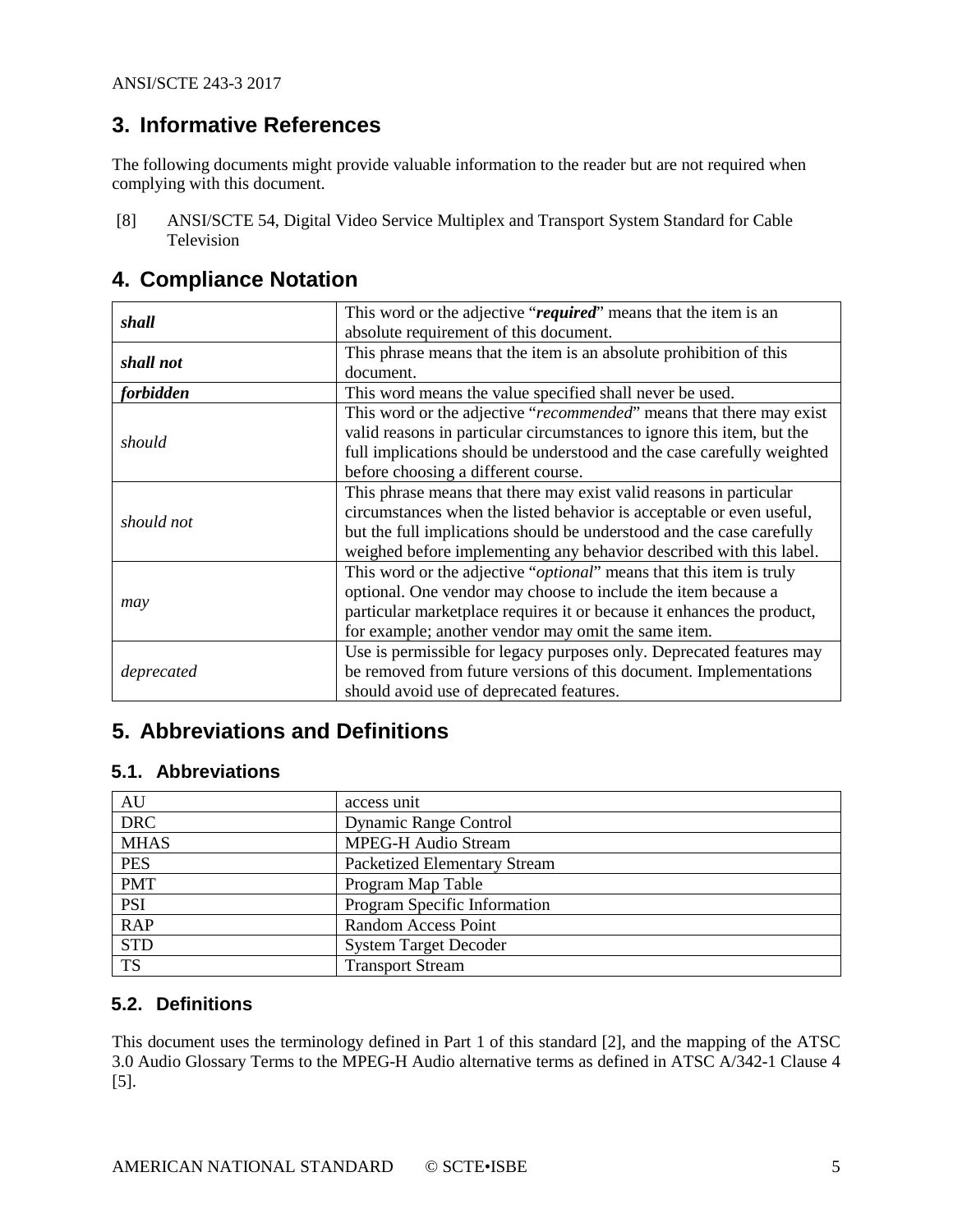# <span id="page-5-0"></span>**6. MPEG-H Audio Stream (MHAS)**

#### <span id="page-5-1"></span>**6.1. Elementary stream data encapsulation into MHAS packets**

The MPEG-H Audio elementary stream data as defined in SCTE 242-3 2017 [\[1\]](#page-3-7) shall be encapsulated into MPEG-H Audio Stream (MHAS) packets according to ISO/IEC 23008-3 Clause 14 [\[6\]](#page-3-8).

MHAS packets of all types defined in ISO/IEC 23008-3 Clause 14 [\[6\]](#page-3-8) may be present in an MHAS elementary stream, except for the following packet types, which shall not be present in the stream:

- PACTYP\_CRC16
- PACTYP\_CRC32
- PACTYP\_GLOBAL\_CRC16
- PACTYP\_GLOBAL\_CRC32

Other MHAS packets may be present in an MHAS elementary stream (e.g., PACTYP\_SYNC, PACTYP\_SYNCGAP).

If Audio Scene Information, according to ISO/IEC 23008-3 Clause 15 [\[6\]](#page-3-8) is present, it shall always be encapsulated in an MHAS PACTYP\_AUDIOSCENEINFO packet. Audio Scene Information shall not be included in the **mpegh3daConfig()** structure in the MHAS PACTYP\_MPEGH3DACFG packet.

#### <span id="page-5-2"></span>**6.2. Configuration Change and Audio/Video Alignment**

At each configuration change, the **MHASPacketLabel** shall be changed to a different value from the **MHASPacketLabel** in use before the configuration change occurred. The Access Unit (AU) that contains a configuration change shall be encoded as RAP as defined in SCTE 242-3 2017 Clause 8 [\[1\]](#page-3-7).

The values of the **MHASPacketLabel** shall be set according to ISO/IEC 23008-3 Clause 14 [\[6\]](#page-3-8).

The Access Unit that contains the configuration change and the last Access Unit before the configuration change may contain a truncation message embedded in an MHAS PACTYP\_AUDIOTRUNCATION packet, as defined in ISO/IEC 23008-3 Clause 14 [\[6\]](#page-3-8). The usage of truncation messages enables synchronization between video and audio elementary streams at program boundaries. When used, sampleaccurate splicing and reconfiguration of the audio stream are possible.

If MHAS packets of type PACTYP\_AUDIOTRUNCATION are present, they shall be used as described in ISO/IEC 23008-3 Clause 14 [\[6\]](#page-3-8).

#### <span id="page-5-3"></span>**6.3. Multi-Stream delivery**

In case of multi-stream delivery (as described in SCTE 242-3 2017 Clause 8 [\[1\]](#page-3-7)) the Audio Program Components of one Audio Program are not carried within one single MHAS elementary stream, but in two or more MHAS elementary streams.

The following constraints apply:

- The Audio Program Components of one Audio Program are carried in one main MHAS elementary stream, and one or more auxiliary MHAS elementary streams.
- The main MHAS stream shall contain at least the Audio Program Components corresponding to the default Audio Presentation, i.e., the Audio Scene Information is present and exactly one preset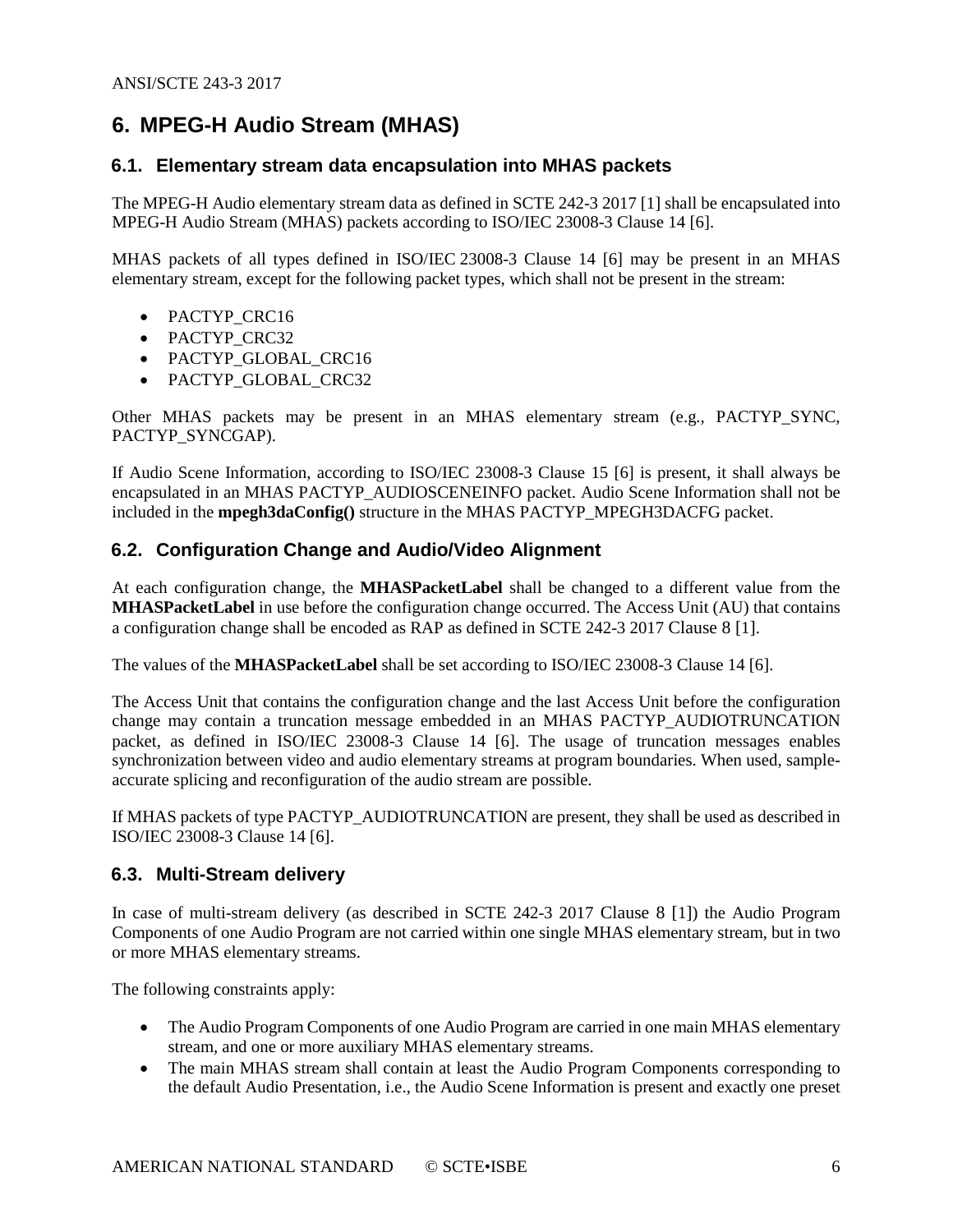shall have the **mae\_groupPresetID** field set to "0", as specified in ISO/IEC 23008-3 Clause 15.3 [\[6\]](#page-3-8).

- The **mae\_isMainStream** field in the Audio Scene Information shall be set to "1" in the main MHAS stream, as specified in ISO/IEC 23008-3 Clause 15.3 [\[6\]](#page-3-8). This field shall be set to "0" in the auxiliary MHAS streams.
- In each additional MHAS stream (i.e., streams with **mae\_isMainStream** field set to 0) the **mae\_bsMetaDataElementIDoffset** field in the Audio Scene Information shall be set to the index of the first metadata element in the additional MHAS stream minus one as specified in ISO/IEC 23008-3 Clause 14.6 and Clause 15.3 [\[6\]](#page-3-8).
- For the main and the auxiliary MHAS stream(s), the **MHASPacketLabel** shall be set according to ISO/IEC 23008-3 subclause 14.6 [\[6\]](#page-3-8).
- The main and the auxiliary MHAS stream(s) that carry Audio Program Components of one Audio Program shall be time aligned.
- In each auxiliary MHAS elementary stream, RAPs shall be aligned to the RAPs present in the main stream.

# <span id="page-6-0"></span>**7. MPEG-H Audio in MPEG-2 Transport Streams**

#### <span id="page-6-1"></span>**7.1. Introduction**

This section specifies the encapsulation and corresponding signaling of MPEG-H Audio encoded streams in an MPEG-2 Transport Stream environment. It shall be used in conjunction with the common signaling for NGA codescs described in Part 1 of this standard [\[2\]](#page-3-4).

MPEG-H Audio elementary streams are carried in MPEG-2 Transport Streams (TS) as Packetized Elementary Streams (PES). Each PES packet may contain one or more Access Units (AU).

#### <span id="page-6-2"></span>**7.2. MPEG-H Audio Stream (MHAS)**

The MPEG-H Audio elementary stream data as defined in SCTE 242-3 2017 [\[1\]](#page-3-7) shall be encapsulated into MPEG-H Audio Stream (MHAS) packets as specified in subclause [6.1,](#page-5-1) with further specification in ISO/IEC 13818-1 subclause 2.19.2 [\[4\]](#page-3-5).

#### <span id="page-6-3"></span>*7.2.1. PES Constraints*

The PES packet header shall have a Presentation Time Stamp (PTS) associated with the first AU commencing in the PES packet. This PES packet header should have **data\_alignment\_indicator** set to '1', which requires that the first byte following the PES header is a sync word (per ISO/IEC 13818-1 subclause 2.4.3.7 [\[4\]](#page-3-5)).

#### <span id="page-6-4"></span>**7.2.2. Configuration change and Audio/Video Alignment**

<span id="page-6-5"></span>MPEG-H Audio elementary streams shall comply with the constraints defined in Clause [6.2.](#page-5-2)

#### **7.2.3. Multi-stream delivery**

MPEG-H Audio elementary streams shall comply with the constraints defined in Clause [6.3.](#page-5-3)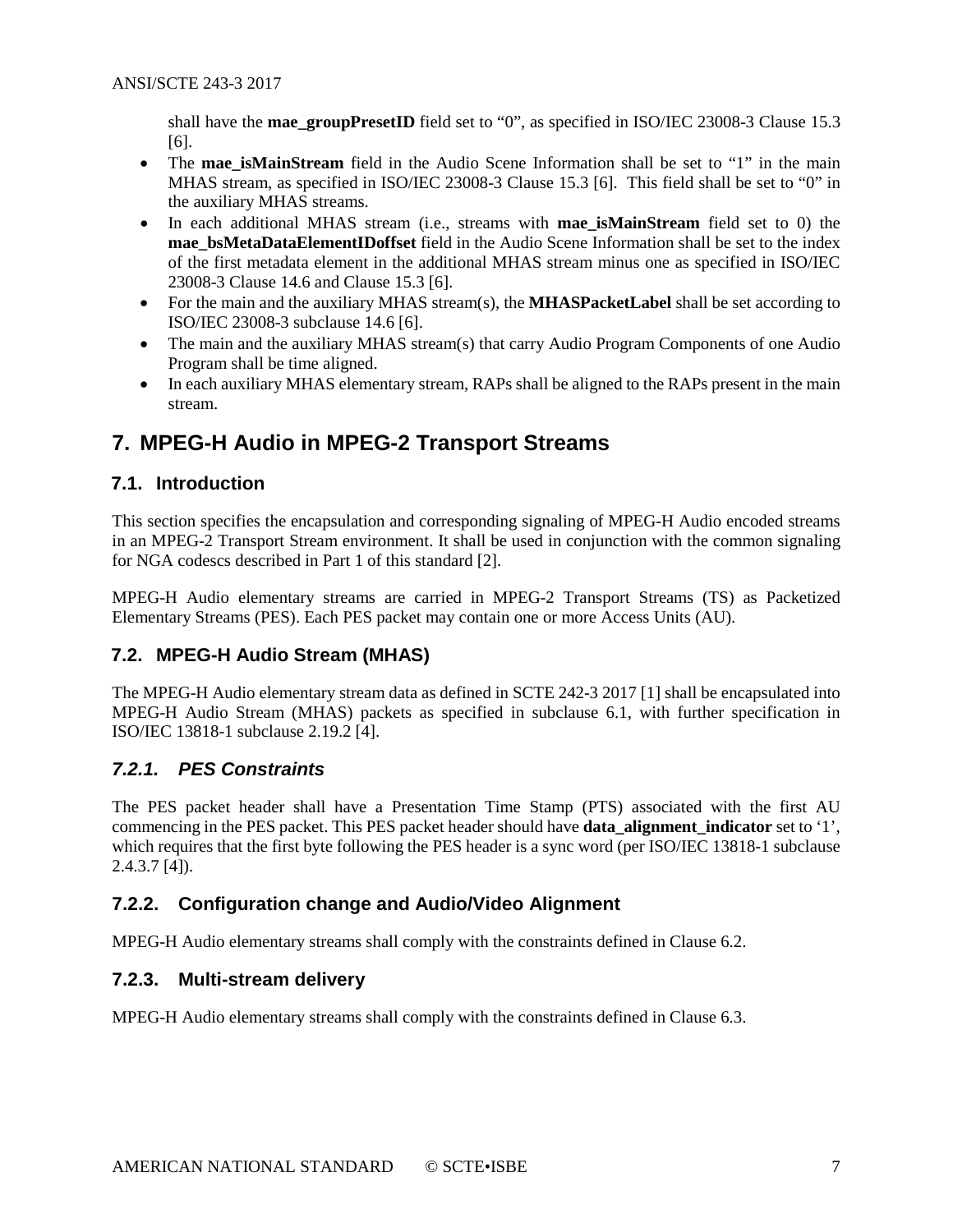#### <span id="page-7-0"></span>**7.3. Random Access Points**

This section describes constraints and signaling for random access points in MPEG-H Audio streams. Elementary stream constraints for random access points are described in SCTE 242-3 2017 Clause 8 [\[1\]](#page-3-7).

#### <span id="page-7-1"></span>**7.3.1. MHAS Random Access Constraints**

All rules defined in ISO/IEC 13818-1 subclause 2.19.2 [\[4\]](#page-3-5) regarding Random Access Points (RAP) shall apply. Particularly, this subclause specifies that a RAP into an MPEG-H Audio Stream consists of the following MHAS packets, in the following order:

- PACTYP\_SYNC
- PACTYP\_MPEGH3DACFG
- PACTYP\_MPEGH3DAFRAME

Additionally, the following rules apply:

- An MHAS PACTYP\_BUFFERINFO packet shall be present before the MHAS PACTYP\_MPEGH3DAFRAME packet.
- If Audio Scene Information is present, an MHAS PACTYP AUDIOSCENEINFO packet shall directly follow the MHAS PACTYP\_MPEGH3DACFG packet as defined in ISO/IEC 23008-3 Clause 14 [\[6\]](#page-3-8).

Furthermore, the audio data encapsulated in the MHAS packet PACTYP\_MPEGH3DAFRAME shall follow the rules for a RAP as defined in ISO/IEC 23008-3 subclause 5.7 [\[6\]](#page-3-8).

NOTE: Additional MHAS packets may be present in-between the above listed MHAS packets or after the MHAS PACTYP\_MPEGH3DAFRAME packet, with one exception:

• the MHAS PACTYP\_AUDIOSCENEINFO packet, when present, shall directly follow the MHAS PACTYP\_MPEGH3DACFG packet.

#### <span id="page-7-2"></span>*7.3.2. MPEG-2 Transport Stream Random Access Constraints and Signaling*

A TS packet containing the PES packet header of an MPEG-H Audio RAP shall have an adaptation field. The **payload\_unit\_start\_indicator** bit shall be set to '1' in the TS packet header and the **adaptation field control** bits shall be set to '11' (as per ISO/IEC 13818-1 [\[4\]](#page-3-5)).

In addition, the **random\_access\_indicator** bit in the adaptation field of the TS packet that contains the PES packet header of the MPEG-H Audio RAP shall be set to '1' and follow the constraints specified in ISO/IEC 13818-1 subclause 2.4.3.5 [\[4\]](#page-3-5).

If the PES packet contains a RAP AU, then the RAP AU shall be the first AU in the PES packet and the **data alignment indicator** in the PES packet header shall be set to '1'.

#### <span id="page-7-3"></span>*7.3.3. Time Intervals between Random Access Points*

MPEG-H Audio RAPs shall be inserted in the audio elementary stream at least once in every 2 seconds. The minimum distance between two RAPs shall be 500 ms.

It is recommended that those audio frames whose PTS values are closest to the PTS values of the RAPs of the associated video elementary stream are also coded as RAPs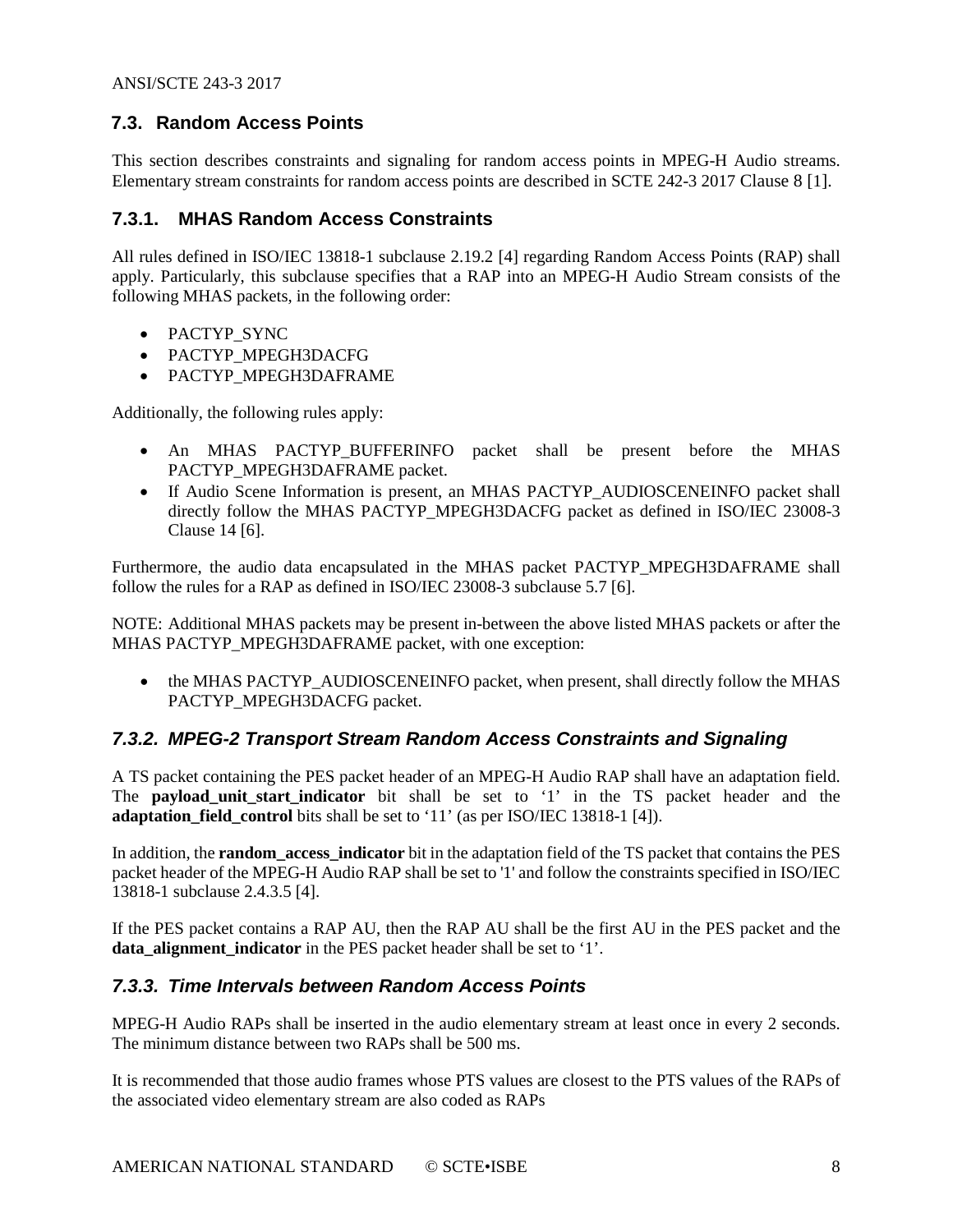#### <span id="page-8-0"></span>**7.4. PES Packet stream\_id and stream\_type**

The value of the **stream\_id** field for MHAS formatted MPEG-H Audio packetized elementary streams shall be '110x xxxx', where each x can be either 0, or 1. The value of **stream\_type** for MPEG-H Audio packetized elementary streams shall be 0x2D or 0x2E (indicating ISO/IEC 23008-3 [\[6\]](#page-3-8) Audio with MHAS transport syntax).

The **stream\_type** value 0x2D shall be used for MPEG-H Audio single-stream delivery or for the main stream in case of MPEG-H Audio multi-stream delivery.

The **stream\_type** value 0x2E shall be used for auxiliary streams in case of MPEG-H Audio multi-stream delivery (see SCTE 242-3 2017 Clause 10 [\[1\]](#page-3-7) regarding MPEG-H Audio multi-stream delivery).

#### <span id="page-8-1"></span>**7.5. STD Audio Buffer Size**

It is recommended that for MPEG-H Audio, the main audio buffer size (*BSn*) has a value as defined in ISO/IEC 13818-1 subclause 2.19.3 [\[4\]](#page-3-5).

#### <span id="page-8-2"></span>**7.6. Signaling of MPEG-H Audio in MPEG-2 Transport Streams**

The descriptors specified in this section are used for signaling of MPEG-H Audio codec specific information and NGA features in MPEG-2 transport systems. For signaling NGA features in MPEG-2 transport systems the concept of Audio Preselection is used, as described in Part 1 of this standard, subclause 7.1 [\[2\]](#page-3-4).

#### <span id="page-8-3"></span>*7.6.1.* **MPEG-H\_3dAudio\_descriptor**

The **MPEG-H\_3dAudio\_descriptor** provides information about individual MPEG-H Audio elementary streams within a transport stream that are to be identified in the PSI PMT sections. The intended purpose is to provide configuration information for the receiver. It should be noted that multiple MPEG-H Audio elementary streams may be present in a multiplex for a given program.

The **MPEG-H\_3dAudio\_descriptor** is defined in ISO/IEC 13818-1 subclause 2.6.106 [\[4\]](#page-3-5) and is located in the PMT of the PSI Tables defined in ETSI EN 300 468 [\[5\]](#page-3-6).

The **MPEG-H\_3dAudio\_descriptor** shall be included in a program map section at most once in each relevant ES\_info descriptor loop that describes an elementary stream carrying an MPEG-H Audio stream, coded in accordance with ISO/IEC 23008-3 [\[6\]](#page-3-8) that is included in a transport stream.

#### *7.6.1.1. Profiles and levels*

The profile and level value is signaled in the **mpegh3daProfileLevelIndication** field in the **MPEG-H\_3dAudio\_descriptor** as specified in ISO/IEC 13818-1 subclause 2.6.106 [\[4\]](#page-3-5)**.**

The values for MPEG-H Audio Low Complexity (LC) Profile Level 1, Level 2 and Level 3 are "0x0B," "0x0C," and "0x0D", respectively, as specified in ISO/IEC 23008-3 subclause 5.3.2 [\[6\]](#page-3-8).

#### <span id="page-8-4"></span>*7.6.2.* **audio\_preselection\_descriptor**

The **audio\_preselection\_descriptor** provides information about the available Audio Preselections for one Audio Program contained in one or more MPEG-H Audio associated elementary streams within a transport stream that are to be identified in the PSI PMT sections.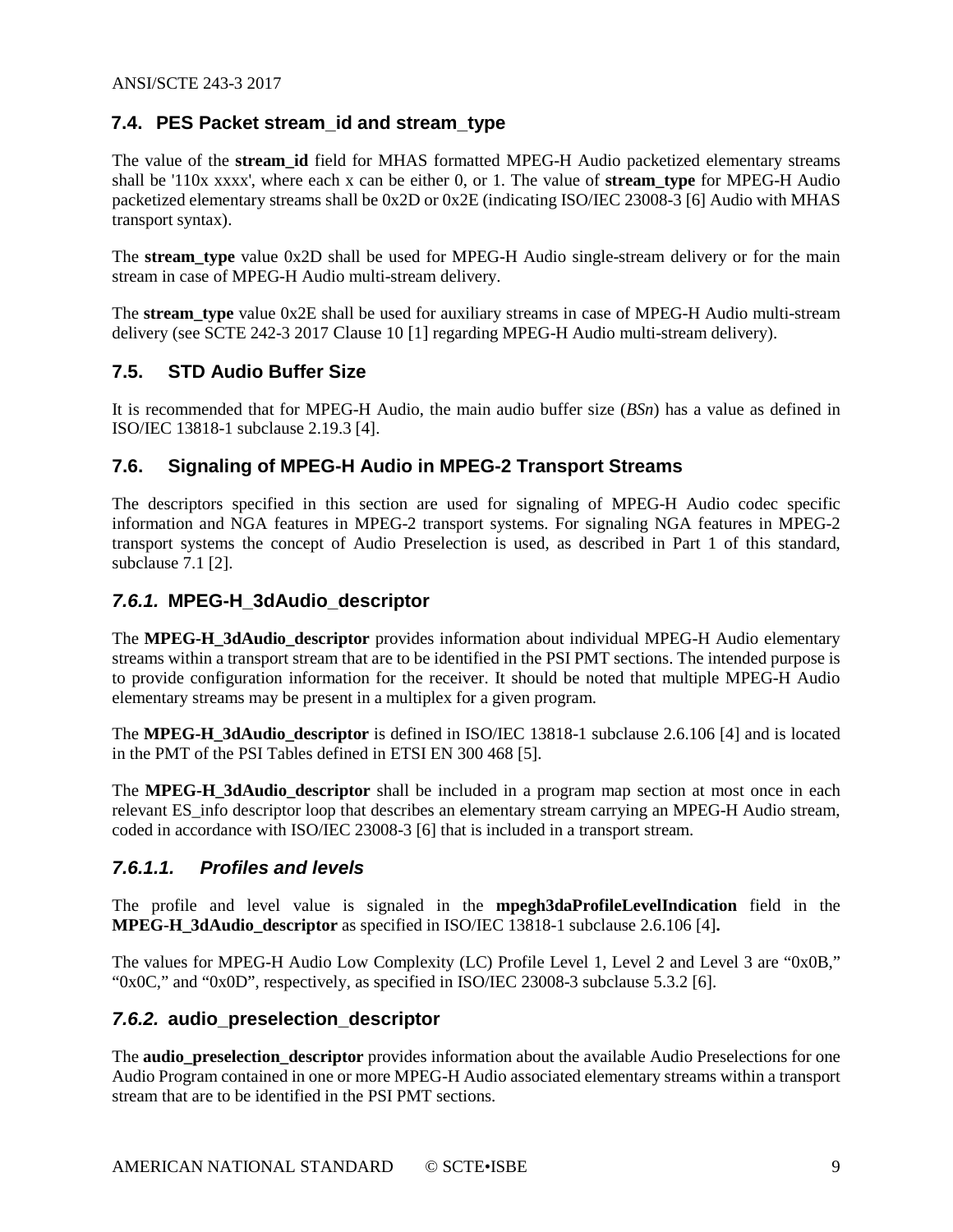#### ANSI/SCTE 243-3 2017

All constraints specified in Part 1 of this standard, subclause 7.1.2 [\[2\]](#page-3-4) shall apply.

The contents of the **audio\_preselection\_descriptor** and the Audio Scene Information carried in the MPEG-H Audio elementary should match. The Audio Scene Information is defined in ISO/IEC 23008-3 Clause 15 [\[6\]](#page-3-8).

The fallowing mapping of the audio preselection descriptor fields to the Audio Scene Information fields should apply:

- The **num\_preslections** field in the **audio\_preselection\_descriptor** should correspond to the **mae\_numGroupPresets** field specified in ISO/IEC 23008-3 subclause 15.3 [\[6\]](#page-3-8).
- The **preselection\_id** field in the **audio\_preselection\_descriptor** should correspond to the **mae** groupPresetID field specified in ISO/IEC 23008-3 subclause 15.3 [\[6\]](#page-3-8).
- The first language indicated by the **ISO 639 language code** field in the **audio\_preselection\_descriptor** should correspond to the information conveyed in **mae** contentLanguage field of the default dialog element (i.e., the **maeGroup** which is marked as default in **mae\_switchGroupDefaultGroupID** and is tagged in **mae\_contentKind** as dialog) specified in ISO/IEC 23008-3 subclause 15.3 [\[6\]](#page-3-8).
- The **spoken** subtitles field in the **audio** preselection descriptor should be set to '1', if the **mae\_contentKind** field specified in ISO/IEC 23008-3 subclause 15.3 [\[6\]](#page-3-8) is set to '8'.

#### <span id="page-9-0"></span>*7.6.3.* **emergency\_information\_descriptor**

The **emergency\_information\_descriptor** provides information about the available audio/aural representation of the emergency information contained in one or more MPEG-H Audio associated elementary streams within a transport stream that are to be identified in the PSI PMT sections.

All constraints specified in Part 1 of this standard, subclause 7.2.2 [\[2\]](#page-3-4) shall apply.

#### <span id="page-9-1"></span>*7.6.4.* **Accesibility Information**

For MPEG-H Audio the accessibility fields defined in Part 1 of this standard, subclause 7.3 [\[2\]](#page-3-4) should correspond to the **mae\_groupPresetKind** value in the **mae\_GroupPresetDefinition()** structure and the **mae\_contentKind** values in the **mae\_ContentData()** structures in the **AudioSceneInformation()** of the MPEG-H Audio stream as specified in ISO/IEC 23008-3 [\[6\]](#page-3-8). The mapping from the MPEG-H Audio metadata fields should be done as follows:

- **audio\_description** field should be set to '1', if the **mae\_contentKind** value of at least one Audio Element is set to '9' ("audio description/visually impaired").
- **dialogue\_enhancement** field should be set to '1', if at least the dialog Audio Elements with a **mae\_contentKind** value of '2' ("dialogue") have **mae\_allowGainInteractivity** set to '1' and **mae** interactivityMaxGain set to a non-zero value in the corresponding **mae\_GroupDefinition()** structure.
- **audio representation emergency** field should be set to '1', if the **mae** content Kind value of at least one Audio Element is set to '12' ("emergency").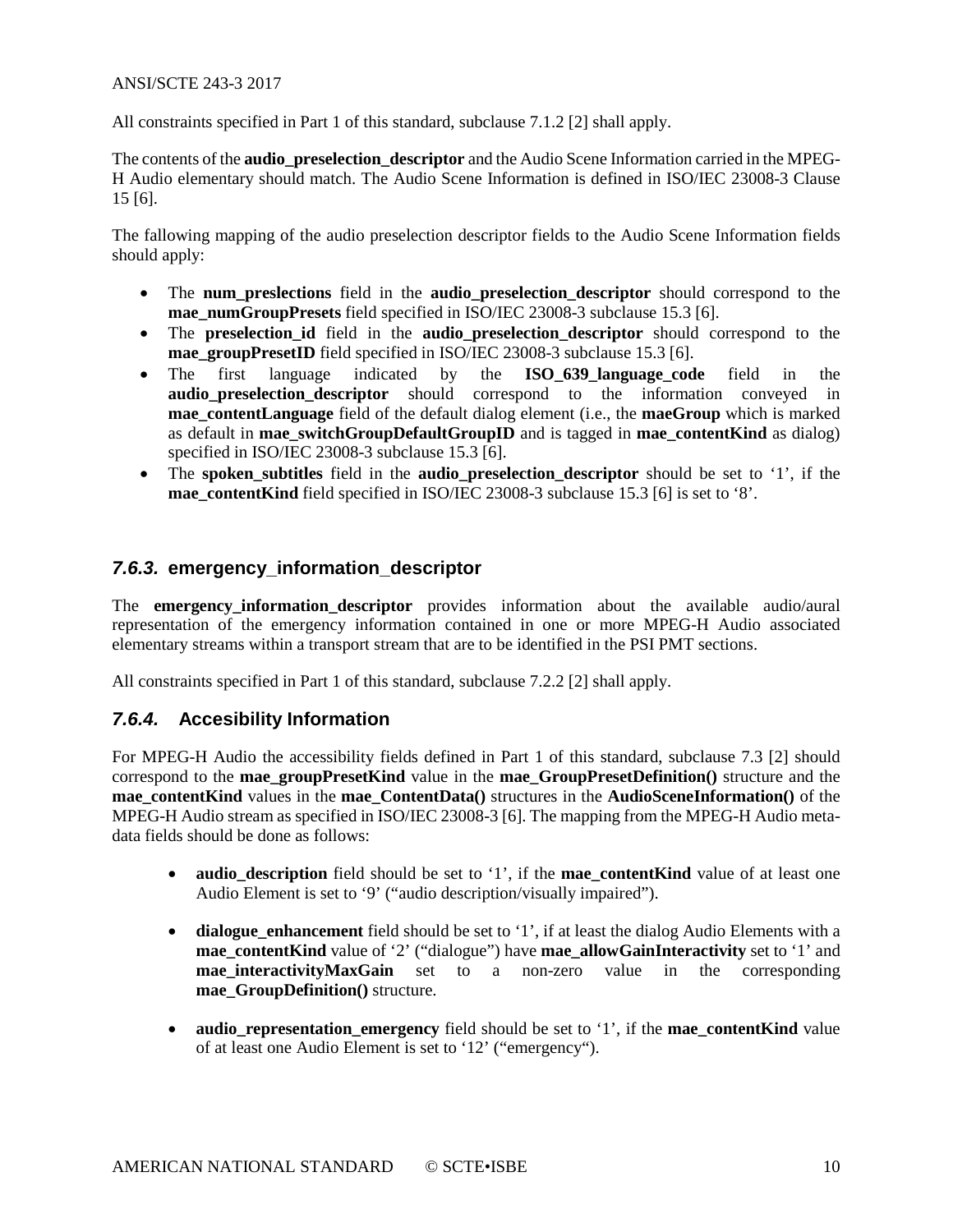## <span id="page-10-0"></span>**8. MPEG-H Audio in MPEG DASH**

#### <span id="page-10-1"></span>**8.1. Introduction**

This section specifies the encapsulation and corresponding signaling of MPEG-H Audio encoded streams in MPEG DASH, additionally to common signaling of NGA codecs specified in Part 1 of this standard, Clause 8 [\[2\]](#page-3-4).

#### <span id="page-10-2"></span>**8.2. MPEG-H Audio Stream (MHAS)**

The MPEG-H Audio elementary stream data as defined in SCTE 242-3 2017 [\[1\]](#page-3-7) shall be encapsulated into MPEG-H Audio Stream (MHAS) packets as specified in subclause [6.1.](#page-5-1)

The following packet types may be present in an MHAS elementary stream. If they are present, however, they shall be ignored by decoders:

- PACTYP\_SYNC
- PACTYP\_SYNCGAP

If text labels for Group of Elements, Switch Groups or Presets should be carried within an MPEG-H Audio Stream, they may be encapsulated either as part of the MHAS PACTYP\_AUDIOSCENEINFO packet within an **mae\_Description()** structure, or alternatively they may be encapsulated within an MHAS PACTYP\_DESCRIPTOR packet carrying an **MPEG-H\_3dAudio\_text\_label\_descriptor** as defined in ISO/IEC 13818-1 subclause 2.6.112 [\[4\]](#page-3-5).

If content identifiers should be carried within an MPEG-H Audio Stream, they may be encapsulated in an MHAS PACTYP\_MARKER packet with the **marker** byte set to "E0".

#### <span id="page-10-3"></span>**8.3. ISOBMFF Encapsulation**

#### <span id="page-10-4"></span>**8.3.1. MPEG-H Audio Sample Entry**

The sample entry "mhm1" shall be used for encapsulation of MHAS packets into ISOBMFF files, according to ISO/IEC 23008-3 subclause 20.6 [\[6\]](#page-3-8).

The sample entry "mhm2" shall be used in cases of multi-stream or hybrid delivery, i.e., when the MPEG-H Audio Program is split into two or more streams for delivery as described in ISO/IEC 23008-3 subclause 14.6 [\[6\]](#page-3-8).

If the **MHAConfigurationBox()** is present, the MPEG-H Profile-Level Indicator mpegh3daProfileLevelIndication in the **MHADecoderConfigurationRecord()** shall be set to "0x0B," "0x0C," or "0x0D" for MPEG-H Audio LC Profile Level 1, Level 2, or Level 3, respectively. The Profile-Level Indicator in the MHAS PACTYP\_MPEGH3DACFG packet shall be set accordingly.

#### <span id="page-10-5"></span>**8.3.2. Random Access Point and Stream Access Point**

A File Format sample containing a Random Access Point (RAP), i.e., a RAP into an MPEG-H Audio Stream, is a "sync sample" in the ISOBMFF and shall consist of the following MHAS packets, in the following order:

- PACTYP\_MPEGH3DACFG
- PACTYP\_AUDIOSCENEINFO (if Audio Scene Information is present)